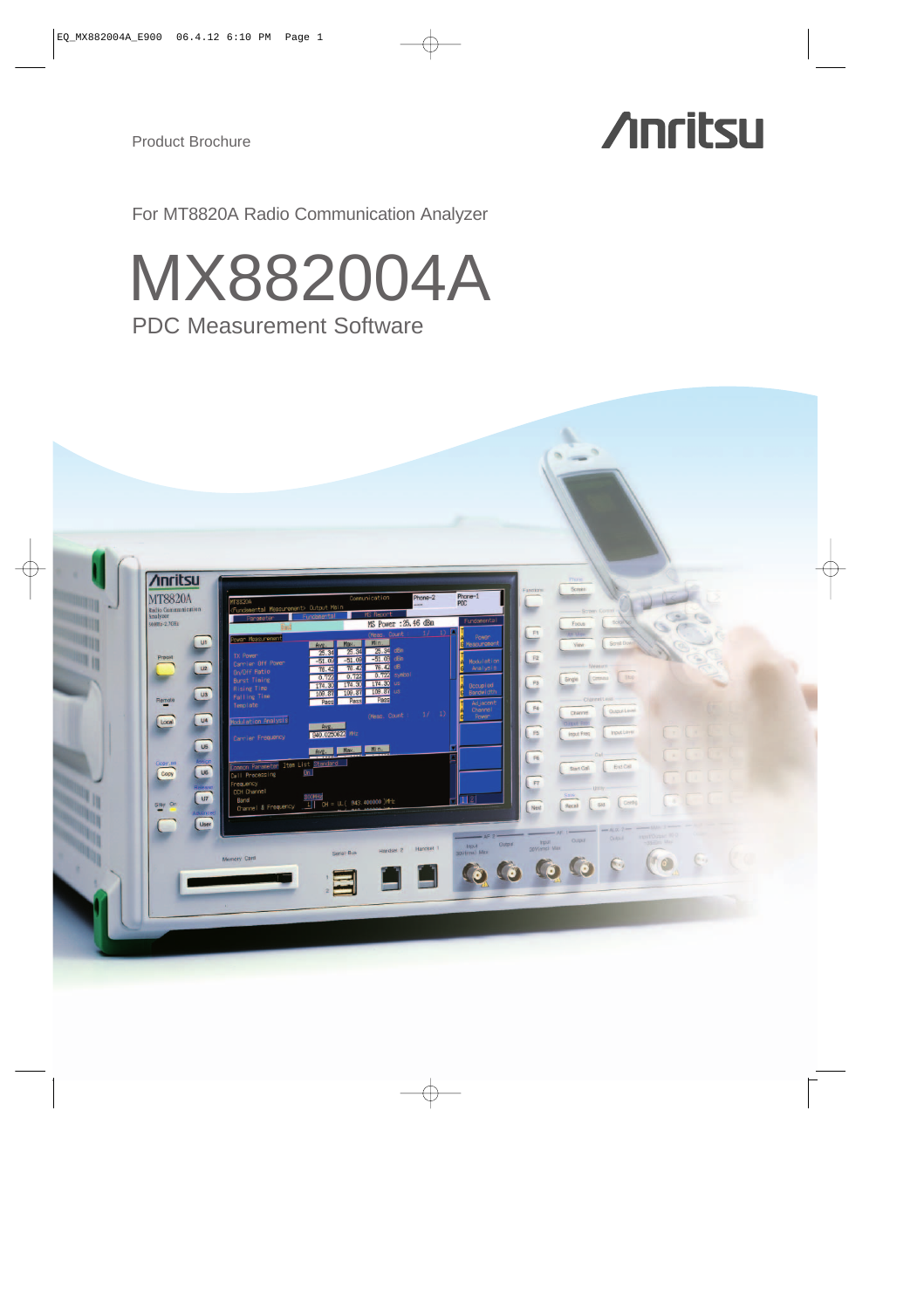# **MX882004A PDC Measurement Software**

# **Solution for PDC mobile terminal production lines**

**The MX882004A PDC Measurement Software supports transmit/receive measurements of mobile terminals conforming to the PDC system, the most common system in Japan. By installing the MX882004A PDC Measurement Software in the MT8820A mainframe, one unit can evaluate major transmission/reception characteristics of common digital mobile terminals used in Japan.** 

**Advanced DSP and parallel measuring technologies greatly reduce manufacturing and test time for mobile terminals. In addition, multiple measurement items can be selected freely for batch processing while the number of repetitive measurements can be set for each individual measurement. The selected measurement items can be batch-measured with just one touch, thus a pass/fail evaluation on major test items such as transmission frequency, modulation accuracy, transmission power, adjacent channel leakage power & BER can be conducted simply and quickly. It can be built into automated production lines and can create an automated on-site maintenance test system as the GPIB interface is equipped as standard.**

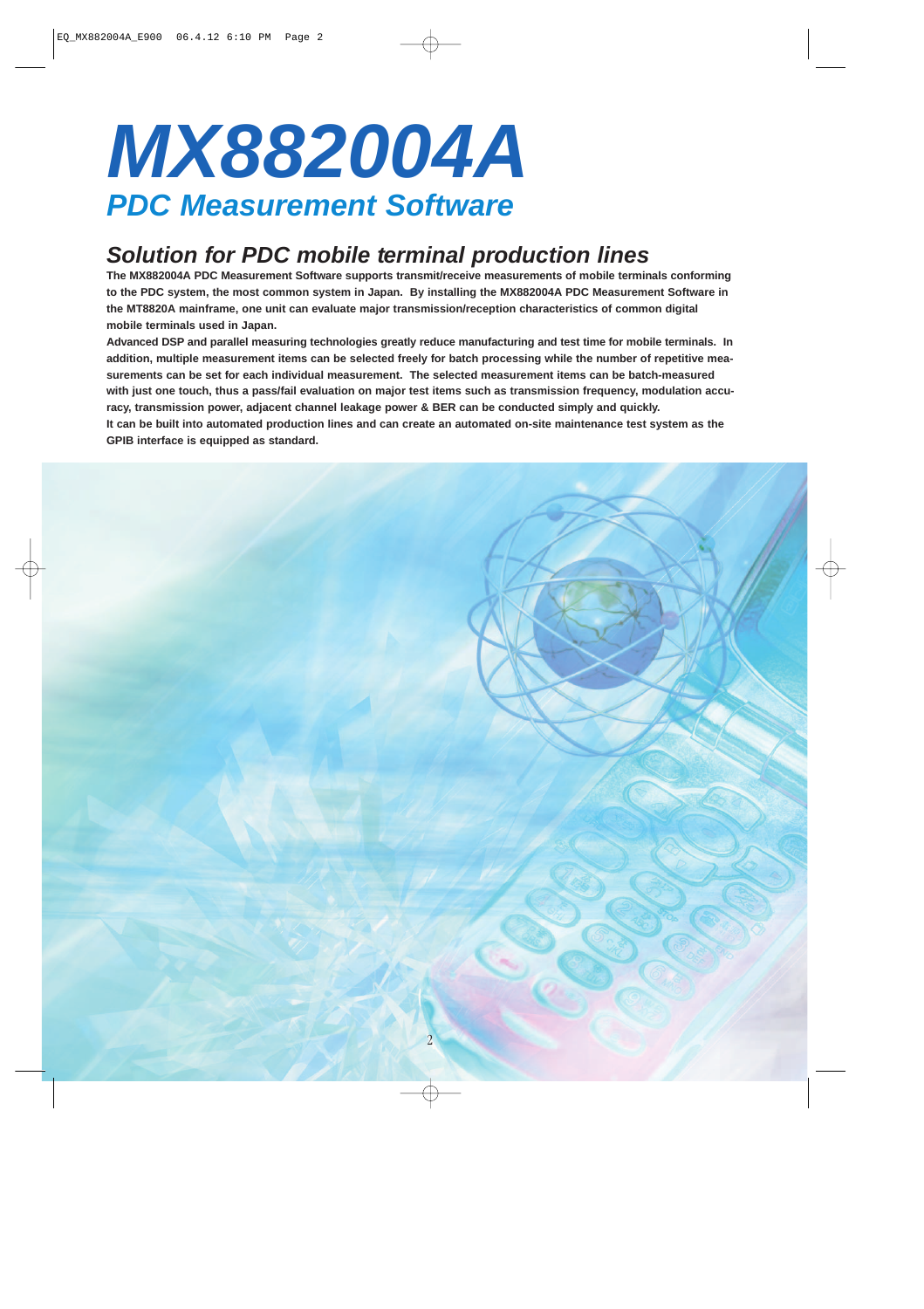# **Transmission Measurement**

### **Transmission Power**

Transmission power for a PDC terminal is measured. Maximum, average and minimum values of measured results are indicated by setting the number of repetitive measurements to 2 or above, so the variations in terminal characteristics can be assessed. This repetitive measurement function is also equipped for other measurements.



### **Modulation Accuracy**

Frequency, frequency errors (in kHz & ppm), modulation accuracy, phase error, amplitude error and origin offset of a PDC terminal are measured simultaneously.



# **Transmission Speed**

Transmission speed and transmission speed error of a PDC terminal can be measured.



### **Occupied Bandwidth**

Occupied bandwidth of a PDC terminal is measured. The bandwidth ratio for total power can be changed within the range of 80.0 to 99.9%. Supports measurements in the high-speed mode.

| 2003/06/12 21:38<br>(Fundamental Measurement) Dutput Main                                  |                               | Idle                                                 |                                 | Phone-1<br>PDC                         |
|--------------------------------------------------------------------------------------------|-------------------------------|------------------------------------------------------|---------------------------------|----------------------------------------|
| Parameter                                                                                  | Fundamental                   | <b>MS Report</b>                                     |                                 |                                        |
| End                                                                                        |                               |                                                      | MS Power :- 56, 22 dBn          | Fundamental                            |
| Occupied Bandwidth                                                                         |                               | (Meas. Count :<br>$28.7$ kHz                         | 17<br>1)                        | <b>Wide</b><br>Dynamic<br>Range        |
| Occupied Bandwidth<br><b>Upper Frequency</b><br>Loven Frequency<br>Center (Licer+Lower) /2 | $-14.1$ kHz<br>940.025250 MHz | 14.6 kHz                                             |                                 | Power<br><b>Measurement</b>            |
| Connon Paraneter Item List Standard<br>Call Processing                                     | On:                           |                                                      |                                 | Modulation<br>Analysis                 |
| Frequency<br><b>CCH Channel</b><br>Band                                                    | SOONH2                        |                                                      |                                 | B <sub>It</sub><br>Rate<br>Measurement |
| Channel & Frequency<br><b>TOH Channel</b>                                                  |                               | $1$ CH = UL(940,025000) MHz<br>DL ( 810.025000 )MHz  |                                 | Docupled<br>Bandwidth                  |
| Band<br>Channel & Frequency                                                                | 800MHz-1                      | 1 CH = UL (940.025000) MHz<br>DL ( 810, 025000 ) MHz |                                 | Adjacent<br>Channel<br>Power-          |
| Level<br><b>HS Power Level</b><br><b>Input Level</b>                                       | 3.08-4dB/2.09<br>dBn          |                                                      |                                 | Bit<br>Ennon<br>Rate                   |
| <b>Output</b> Level                                                                        | dBn<br>$-40.0$                |                                                      | <b>On Level Continuous Offi</b> |                                        |

## **Adjacent Channel Power**

Adjacent channel power of a PDC terminal is measured. Measures power spectrum at 4 frequency points, –100 kHz, –50 kHz, +50 kHz and +100 kHz, offset from the carrier frequency. Advanced DSP technology and parallel processing of power spectrum with other measurements enable high-speed measurement.

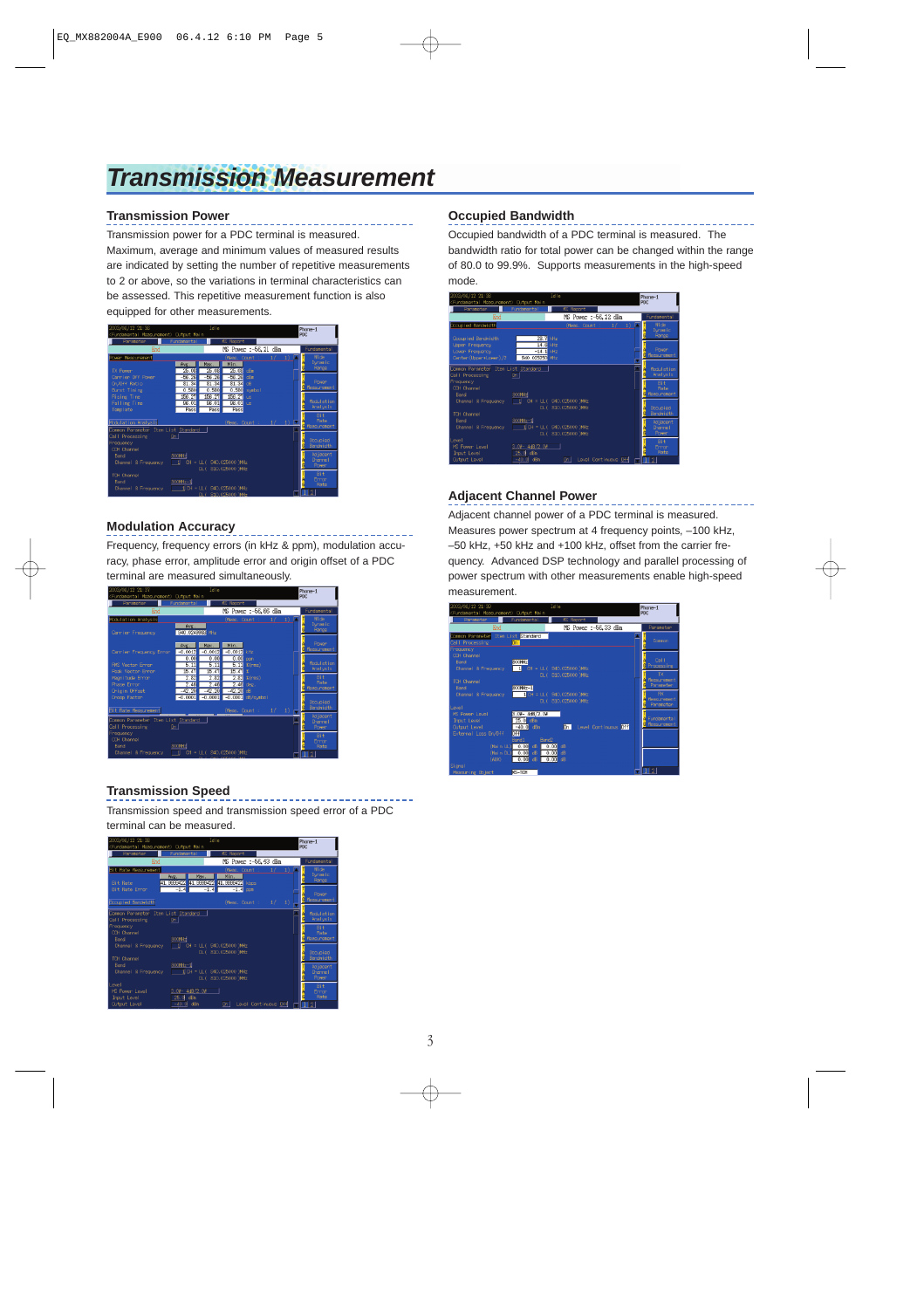# **Reception Measurement**

### **Error Rate Test**

Bit error rate can be measured on receipt of demodulation data and clocks output from a PDC terminal by controlling the PDC terminal with an external PC. This measurement can be performed in parallel with transmitter measurements.



# **Call Processing Function**

## **Connection Test**

The call processing function enables performance of various connection tests including location registration, terminal call origination, network call origination, disconnection from mobile terminal and disconnection from network.



### **Mobile Terminal Report Monitor**

PDC terminal status can be displayed based on the measurement report that the mobile terminal sends back to the tester. "RCH RSSI" monitoring shows the downlink RF signal level received by the PDC terminal.

| 2003/06/12 21:41    | (Fundamental Measurement) Output Main |                          | Compunication        |                       |               |      | Phone-1<br><b>PDC</b> |
|---------------------|---------------------------------------|--------------------------|----------------------|-----------------------|---------------|------|-----------------------|
| Parameter           | Fundamental                           |                          | <b>MS Report</b>     |                       |               |      |                       |
|                     | Knd                                   |                          |                      | MS Power : 25, 06 dBm |               |      | <b>MS</b> Report      |
| Power Measurement   |                                       |                          | (Meas, Dount :       |                       | $-1/$         | 1) F |                       |
|                     | Avg.                                  | Marc.                    | Min.                 |                       |               |      | <b>MS Report</b>      |
| <b>TX Power</b>     | 25.08                                 | 25.08                    | 25.08 dBn            |                       |               |      |                       |
| Carrier Off Power   | $-56.26$                              | $-56.26$                 | $-56.26$ dBn         |                       |               |      |                       |
| On/Off Ratio        | 81.34                                 | 81.34                    | $81.34 \text{ dB}$   |                       |               |      |                       |
| <b>Burst Tining</b> | 0.580                                 | 0.580                    |                      | 0.580 symbol          |               |      |                       |
| <b>Rising Time</b>  | 156.27                                | 156.27                   | 156.27 us            |                       |               |      |                       |
| <b>Falling Time</b> | 96.01                                 | 96.01                    | 96.01 us             |                       |               |      |                       |
| <b>Tenplate</b>     | Pass                                  | Pass                     | Pass                 |                       |               |      |                       |
|                     |                                       |                          |                      |                       |               |      |                       |
| Modulation Analysis |                                       |                          | (Meas, Dount :       |                       | $\frac{1}{2}$ |      |                       |
| <b>HS Report</b>    |                                       |                          |                      |                       |               |      |                       |
| <b>MST</b>          | A43043761                             | Band                     |                      | 800MHz-1              |               |      |                       |
| <b>KS Phone ND</b>  | 1234557                               | Dode                     |                      |                       | $1$ Slot      | к    |                       |
| <b>M Phone ND</b>   |                                       |                          | <b>Dutriut</b> Level | $-40.0$ dBn           |               |      |                       |
| <b>RCH</b>          |                                       |                          | <b>Irout Level</b>   | 25.0 dBn              |               |      |                       |
| POM-LI              | 3.0#- 8dB/2.0#- 4dB                   | <b><i>VS Control</i></b> |                      |                       |               |      |                       |
| RSSI                | 60to62dBu                             | <b>POW</b>               |                      |                       | 3.0H 4dB/2.0H |      |                       |
| EBB                 | ${}< 0.3$                             |                          |                      |                       |               |      |                       |
|                     |                                       |                          |                      |                       |               |      |                       |
|                     |                                       |                          |                      |                       |               |      | $-1$                  |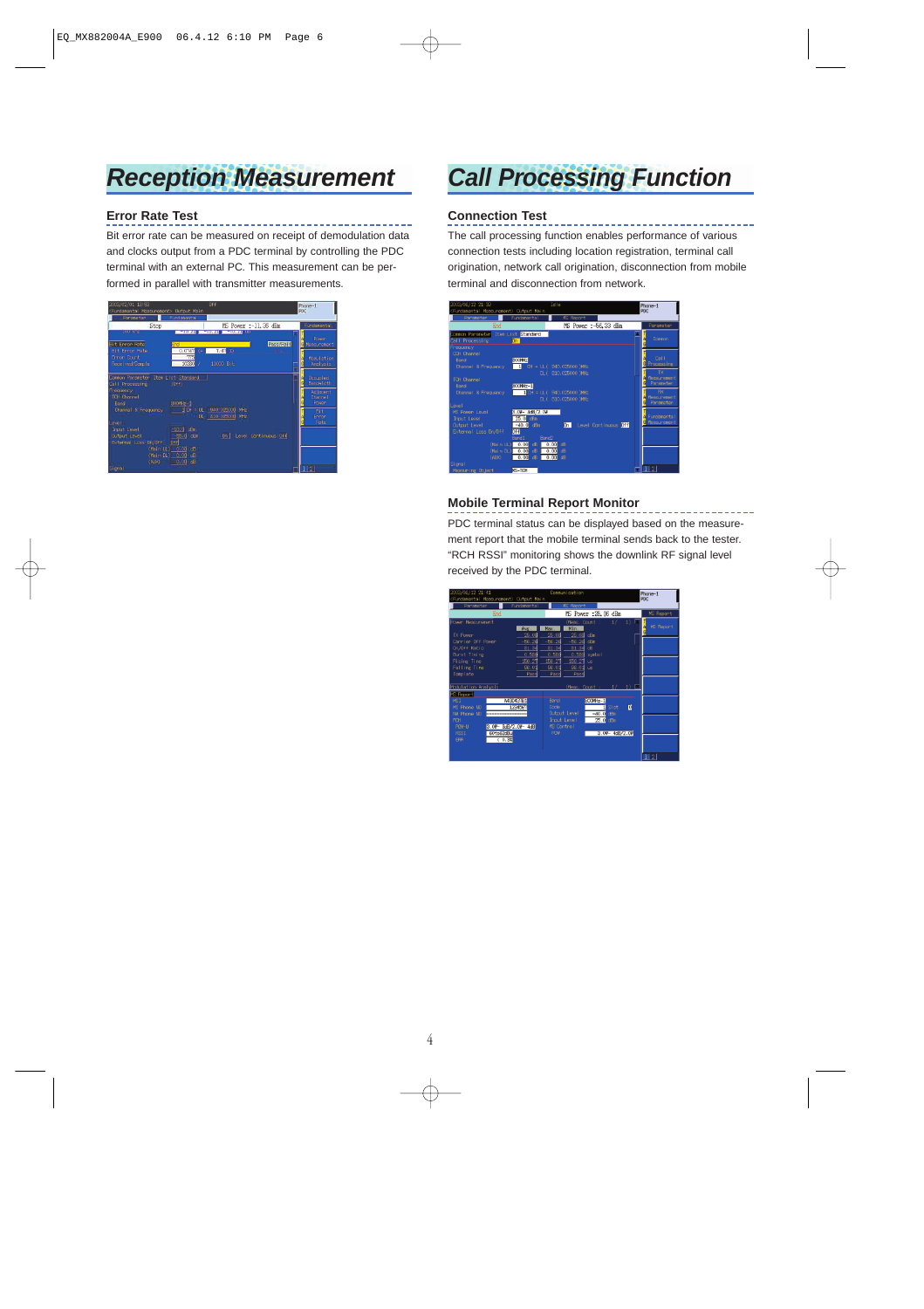# **High-speed, User-friendly GPIB Controls**

# **Eliminating Dependence on Measurement Screen**

Readout and changes of settings can be performed freely without having to change screens, even when no items that exist on screen are currently being displayed. This controls loss time effects, critical to screen plotting

## **Batch Measurement Results Readout Command**

All results for batch measurements can be read out with one "ALLMEAS?" command. In addition, the desired measurement results can be selected for readout by specifying measurement targets such as "ALLMEAS? MOD" (Modulation Analysis). Decreases in the number of GPIB commands lower the load for the MT8820A and controller PC while enhancing measurement throughput. Since the step size of a control program is reduced, it's effective in creating a control program with high maintainability that's easy to view.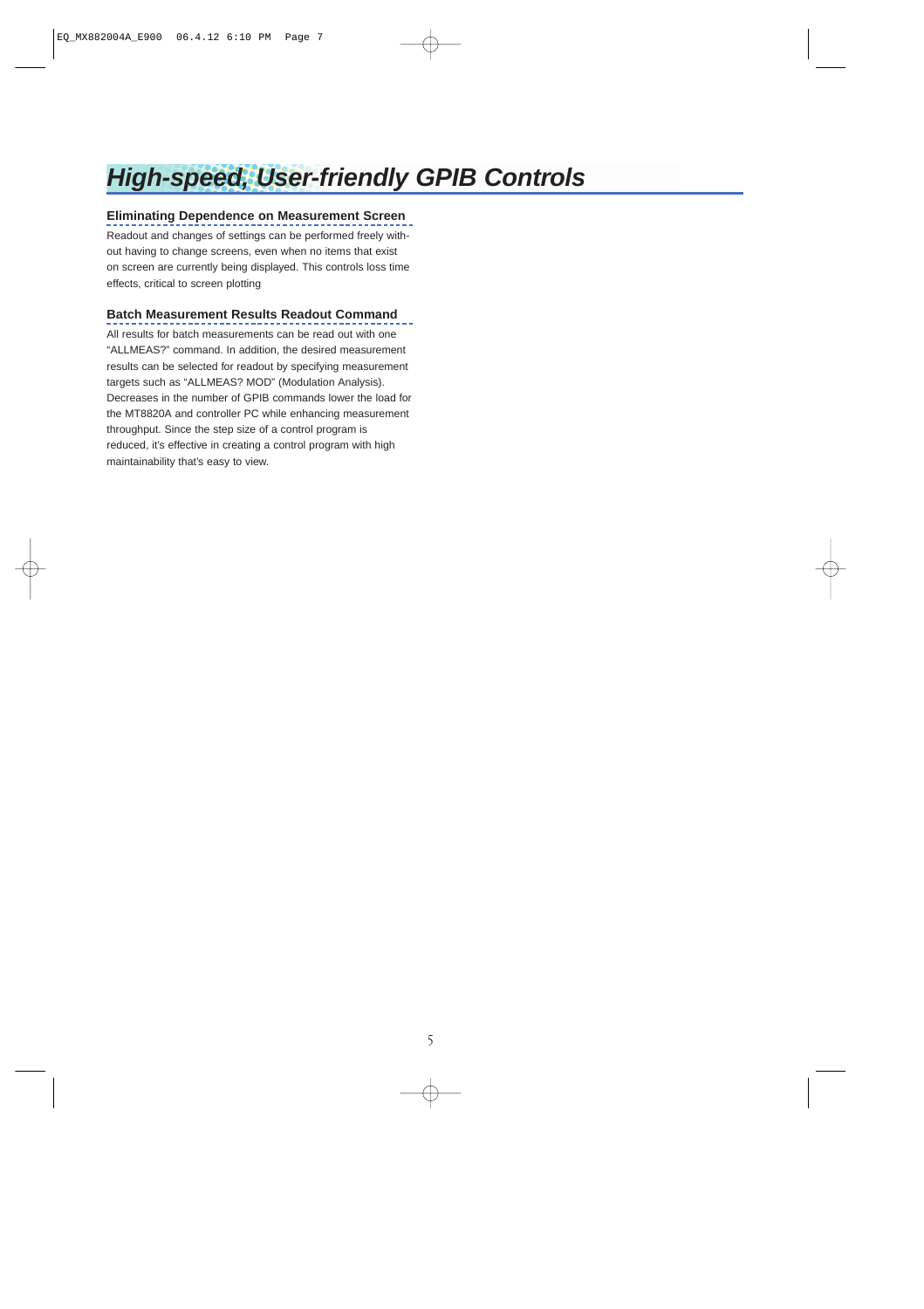# **Specifications**

### **• MT8820A-02 TDMA Measurement Hardware, MX882004A PDC Measurement Software**

| Frequency/Modulation<br>measurement   | Frequency: 300 to 2200 MHz<br>Input level range:<br>-30 to +40 dBm (measurement object: TCH), -30 to +35 dBm (measurement object: UPCH continuous wave)<br>Measurement items: TCH, UPCH, continuous wave<br>Carrier frequency accuracy: ± (reference oscillator accuracy + 1 Hz)<br>Modulation accuracy: $\pm$ (2% of indicated value + 0.7%) rms<br>Origin offset accuracy: ±0.5 dB (relative to signal of -30 dBc)<br>Transmission rate: $\pm 1$ ppm (measurement range: 42 kbps $\pm 100$ ppm)                                                                      |
|---------------------------------------|------------------------------------------------------------------------------------------------------------------------------------------------------------------------------------------------------------------------------------------------------------------------------------------------------------------------------------------------------------------------------------------------------------------------------------------------------------------------------------------------------------------------------------------------------------------------|
| Amplitude measurement                 | Frequency range: 300 to 2200 MHz<br>Input level range:<br>-30 to +40 dBm (measurement object: TCH), -30 to +35 dBm (measurement object: UPCH continuous wave)<br>Measurement items: TCH, UPCH, continuous wave<br>Measurement accuracy: $\pm 0.5$ dB (-20 to +40 dBm), $\pm 0.7$ dB (-30 to -20 dBm) *After calibration<br>Linearity: $\pm 0.2$ dB (0 to -40 dB, $\ge$ -30 dBm)<br>Power measurement range at carrier off:<br>$\geq$ 65 dB (input level: $\geq$ -10 dBm), $\geq$ (Amplitude measurement value [dBm] + 80) dB (wide dynamic range power<br>measurement) |
| Occupied bandwidth<br>measurement     | Frequency range: 300 to 2200 MHz<br>Input level range:<br>-10 to +40 dBm (measurement object: TCH), -10 to +35 dBm (measurement object: UPCH continuous wave)<br>Measurement items: TCH, UPCH, continuous wave                                                                                                                                                                                                                                                                                                                                                         |
| Adjacent channel<br>power measurement | Frequency range: 300 to 2200 MHz<br>Input level range:<br>-10 to +40 dBm (measurement object: TCH), -10 to +35 dBm (measurement object: UPCH continuous wave)<br>Measurement items: TCH, UPCH, continuous wave<br>Measurement range: ≤-60 dB (50 kHz offset), ≤-65 dB (100 kHz offset)                                                                                                                                                                                                                                                                                 |
| RF signal generator                   | Output frequency: 300 to 2200 MHz, 1 Hz step<br>Modulation accuracy: ≤3%rms<br>Modulation data<br>Continuous wave output: PN9, PN15 and repetition of arbitrary 4-bit data<br>Burst wave output: PN9, PN15                                                                                                                                                                                                                                                                                                                                                             |
| Error rate measurement                | Function: Bit error rate measurement<br>Measurement items: Serial data inputted from the Call Proc. I/O terminal of a back panel                                                                                                                                                                                                                                                                                                                                                                                                                                       |
| Call processing                       | Call control: Location registration, call origination, call termination, communication, disconnection from network,<br>disconnection from mobile terminal<br>Mobile terminal control: Output level, time slot, time alignment                                                                                                                                                                                                                                                                                                                                          |
| Channel coding                        | Full rate, Half rate                                                                                                                                                                                                                                                                                                                                                                                                                                                                                                                                                   |
| Frequency band                        | 800 MHz-1, 800 MHz-2, 800 MHz-3, 1.5 GHz                                                                                                                                                                                                                                                                                                                                                                                                                                                                                                                               |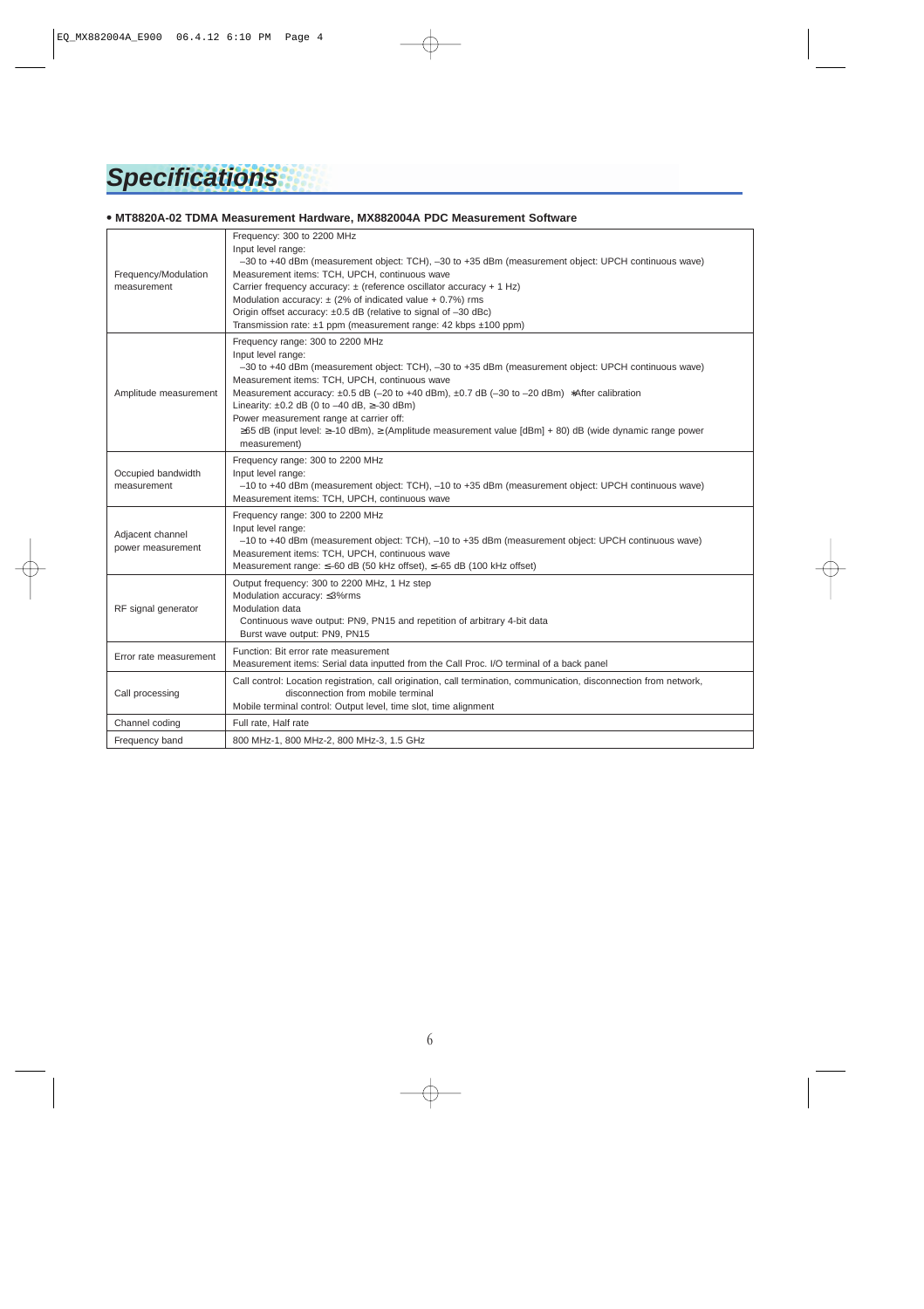# **Ordering Information**

Please specify the model/order number, name, and quantity when ordering.

| Main frame<br>MT8820A<br>Radio Communication Analyzer<br><b>Standard accessories</b><br>Power cord, 2.6 m<br>: $1~pc$<br>HB28B064C8H<br>CF card (64 MB)<br>: 1 pc<br>CA68ADP<br>PC card adapter<br>: 1 pc<br><b>W2458AE</b><br>MT8820A/MT8815A operation manual (CD-ROM) : 1 copy<br>Options                                                                                                                                                                                                                                                                                                                                                                                                                   |  |
|----------------------------------------------------------------------------------------------------------------------------------------------------------------------------------------------------------------------------------------------------------------------------------------------------------------------------------------------------------------------------------------------------------------------------------------------------------------------------------------------------------------------------------------------------------------------------------------------------------------------------------------------------------------------------------------------------------------|--|
|                                                                                                                                                                                                                                                                                                                                                                                                                                                                                                                                                                                                                                                                                                                |  |
|                                                                                                                                                                                                                                                                                                                                                                                                                                                                                                                                                                                                                                                                                                                |  |
| W-CDMA Measurement Hardware<br>MT8820A-01<br><b>TDMA Measurement Hardware</b><br>MT8820A-02<br>MT8820A-03<br><b>CDMA2000 Measurement Hardware</b><br>MT8820A-04<br>1xEV-DO Measurement Hardware<br>Audio Board<br>MT8820A-11<br>Parallel Phone Measurement Hardware<br>MT8820A-12<br>MT8820A-21<br>W-CDMA Measurement Hardware retrofit<br>TDMA Measurement Hardware retrofit<br>MT8820A-22<br>MT8820A-23<br>CDMA2000 Measurement Hardware retrofit<br>1xEV-DO Measurement Hardware retrofit<br>MT8820A-24<br>Audio Board retrofit<br>MT8820A-31<br>MT8820A-32<br>Parallel Phone Measurement Hardware retrofit                                                                                                 |  |
| <b>Softwares</b><br>W-CDMA Measurement Software<br>MX882000B<br>(requires MT8820A-01 and MX88205xA)                                                                                                                                                                                                                                                                                                                                                                                                                                                                                                                                                                                                            |  |
| <b>W-CDMA Voice Codec</b><br>MX882000B-01<br>(requires MT8820A-11 and MX882000B)                                                                                                                                                                                                                                                                                                                                                                                                                                                                                                                                                                                                                               |  |
| MX882000B-11<br><b>HSDPA Measurement Software</b><br>(requires MT8820A-01, MX882000B and MX882050A)                                                                                                                                                                                                                                                                                                                                                                                                                                                                                                                                                                                                            |  |
| GSM Measurement Software (requires MT8820A-02)<br>MX882001A<br>GSM Voice Codec (requires MT8820A-11 and MX882001A)<br>MX882001A-01<br>GSM External Packet Data (requires MX882001A)<br>MX882001A-02<br>MX882001A-11<br>EGPRS Measurement Software (requires MX882001A)<br>CDMA2000 Measurement Software (requires MT8820A-03)<br>MX882002A<br>MX882002A-02<br>CDMA2000 External Packet Data (requires MX882002A)<br>MX882003A<br>1xEV-DO Measurement Software<br>(requires MT8820A-03, MT8820A-04 and MX882002A)                                                                                                                                                                                               |  |
| 1xEV-DO External Packet Data (requires MX882003A)<br>MX882003A-02<br>MX882004A<br>PDC Measurement Software (requires MT8820A-02)<br>PHS Measurement Software (requires MT8820A-02)<br>MX882005A<br>MX882005A-11<br>ADVANCED PHS Measurement Software (requires MX882005A)<br>Parallel Phone Measurement Software*1<br>MX882010A<br>frequires MT8820A-12, the two same measurement hardware<br>(2 board/set) and one measurement software]                                                                                                                                                                                                                                                                      |  |
| MX882022A<br><b>CDMA2000 Wireless Application Test Software</b><br>(requires MT8820A-03)                                                                                                                                                                                                                                                                                                                                                                                                                                                                                                                                                                                                                       |  |
| W-CDMA Call Processing Software*2<br>MX882050A<br>(requires MX882000B)                                                                                                                                                                                                                                                                                                                                                                                                                                                                                                                                                                                                                                         |  |
| W-CDMA External Packet Data <sup>*2, *3</sup> (requires MX882050A)<br>MX882050A-02<br>W-CDMA Video Phone Test <sup>*2</sup> (requires MX882050A)<br>MX882050A-03<br>W-CDMA Band IX <sup>*2</sup> (requires MX882050A)<br>MX882050A-09<br>HSDPA External Packet Data* <sup>2</sup> (requires MX882000B-11)<br>MX882050A-11<br>W-CDMA Ciphering Software <sup>*2</sup> (requires MX882050A)<br>MX882070A<br>W-CDMA Call Processing Software <sup>*2</sup> (requires MX882000B)<br>MX882051A<br>W-CDMA External Packet Data <sup>*2</sup> (requires MX882051A)<br>MX882051A-02<br>W-CDMA Video Phone Test*2 (requires MX882051A)<br>MX882051A-03<br>W-CDMA Ciphering Software*2 (requires MX882051A)<br>MX882071A |  |

| <i></i>                                                                  |                                                                                                                                                                                                                                                                                                     |
|--------------------------------------------------------------------------|-----------------------------------------------------------------------------------------------------------------------------------------------------------------------------------------------------------------------------------------------------------------------------------------------------|
| Model/Order No.                                                          | Name                                                                                                                                                                                                                                                                                                |
| <b>W2477AE</b><br>W2463AE<br>W2472AE<br><b>W2473AE</b><br><b>W2464AE</b> | MX882000B operation manual*4<br>(attached to MX882000B)<br>MX882001A operation manual*4<br>(attached to MX882001A)<br>MX882002A operation manual*4<br>(attached to MX882002A)<br>MX882003A operation manual*4<br>(attached to MX882003A)<br>MX882004A operation manual*4<br>(attached to MX882004A) |
| W2465AE<br>W2484AE                                                       | MX882005A operation manual*4<br>(attached to MX882005A)<br>MX882022A operation manual*4<br>(attached to MX882022A)                                                                                                                                                                                  |
| <b>W2480AE</b><br><b>W2478AE</b>                                         | MX88205xA operation manual*4 (attached to MX88205xA)<br>MX88207xA operation manual*4 (attached to MX88207xA)                                                                                                                                                                                        |
|                                                                          | Warranty                                                                                                                                                                                                                                                                                            |
| MT8820A-90<br>MT8820A-91                                                 | Extended three year warranty service<br>Extended five year warranty service                                                                                                                                                                                                                         |
| P0019                                                                    | <b>Application parts</b><br>TEST USIM001*5                                                                                                                                                                                                                                                          |
| P0027<br>A0012                                                           | W-CDMA/GSM Test USIM<br>Handset                                                                                                                                                                                                                                                                     |
| J1249                                                                    | CDMA2000 cable [D-sub (15 pin, P-type) · D-sub (15 pin,<br>P-type), used in combination with J1267 (sold separately)]                                                                                                                                                                               |
| J1267                                                                    | CDMA2000 cross cable [D-sub (9 pin, P-type) · D-sub (9 pin,<br>P-type), reverse cable, used in combination with J1249<br>(sold separately)]                                                                                                                                                         |
| J0576B                                                                   | Coaxial cord (N-P · 5D-2W · N-P), 1 m                                                                                                                                                                                                                                                               |
| J0576D<br>J0127A                                                         | Coaxial cord (N-P · 5D-2W · N-P), 2 m<br>Coaxial cord (BNC-P · RG58A/U · BNC-P), 1 m                                                                                                                                                                                                                |
| J0127C                                                                   | Coaxial cord (BNC-P · RG58A/U · BNC-P), 0.5 m                                                                                                                                                                                                                                                       |
| J0007                                                                    | GPIB cable, 1 m                                                                                                                                                                                                                                                                                     |
| <b>J0008</b><br><b>MN8110B</b>                                           | GPIB cable, 2 m<br>I/O Adapter (for call processing I/O)                                                                                                                                                                                                                                            |
| B0332                                                                    | Joint plate (4 pcs/set)                                                                                                                                                                                                                                                                             |
| B0333G                                                                   | Rack mount kit                                                                                                                                                                                                                                                                                      |
| B0499                                                                    | Carrying case (hard type, with protective cover and casters)                                                                                                                                                                                                                                        |
| <b>B0499B</b>                                                            | Carrying case (hard type, with protective cover, without casters)                                                                                                                                                                                                                                   |
| <b>W2457AE</b>                                                           | MT8820A operation manual (booklet)                                                                                                                                                                                                                                                                  |
| <b>W2476AE</b>                                                           | MX882000B operation manual (booklet)                                                                                                                                                                                                                                                                |
| <b>W2466AE</b><br><b>W2470AE</b>                                         | MX882001A operation manual (booklet)<br>MX882002A operation manual panel operation (booklet)                                                                                                                                                                                                        |
| W2471AE                                                                  | MX882002A operation manual remote control (booklet)                                                                                                                                                                                                                                                 |
| <b>W2474AE</b>                                                           | MX882003A operation manual panel operation (booklet)                                                                                                                                                                                                                                                |
| <b>W2475AE</b>                                                           | MX882003A operation manual remote control (booklet)                                                                                                                                                                                                                                                 |
| <b>W2467AE</b>                                                           | MX882004A operation manual (booklet)                                                                                                                                                                                                                                                                |
| W2468AE                                                                  | MX882005A operation manual (booklet)                                                                                                                                                                                                                                                                |
| <b>W2482AE</b>                                                           | MX882022A operation manual panel operation (booklet)                                                                                                                                                                                                                                                |
| <b>W2483AE</b>                                                           | MX882022A operation manual remote control (booklet)                                                                                                                                                                                                                                                 |
| W2481AE                                                                  | MX88205xA operation manual (booklet)                                                                                                                                                                                                                                                                |
| <b>W2479AE</b>                                                           | MX88207xA operation manual (booklet)                                                                                                                                                                                                                                                                |

∗1: The Measurement Hardwares applied to Parallel Phone Measurement are MT8820A-01, MT8820A-02, MT8820A-03, MT8820A-04. And these hardwares can be implemented all together.

∗2: For terminal connectivity, contact your Anritsu sales representative. ∗3: MX882050A preinstalls the integrity protection function.

∗4: Supplied by CD-ROM

∗5: This Test USIM can be worked on only W-CDMA mode. When the connection of GSM is necessary, P0027 can be applied.

• Parallelphone<sup>TM</sup> is a registered trademark of Anritsu Corporation.

• CF® card is a registered trademark of SanDisk Corporation in the United States and is licensed to CFA (Compact Flash Association).